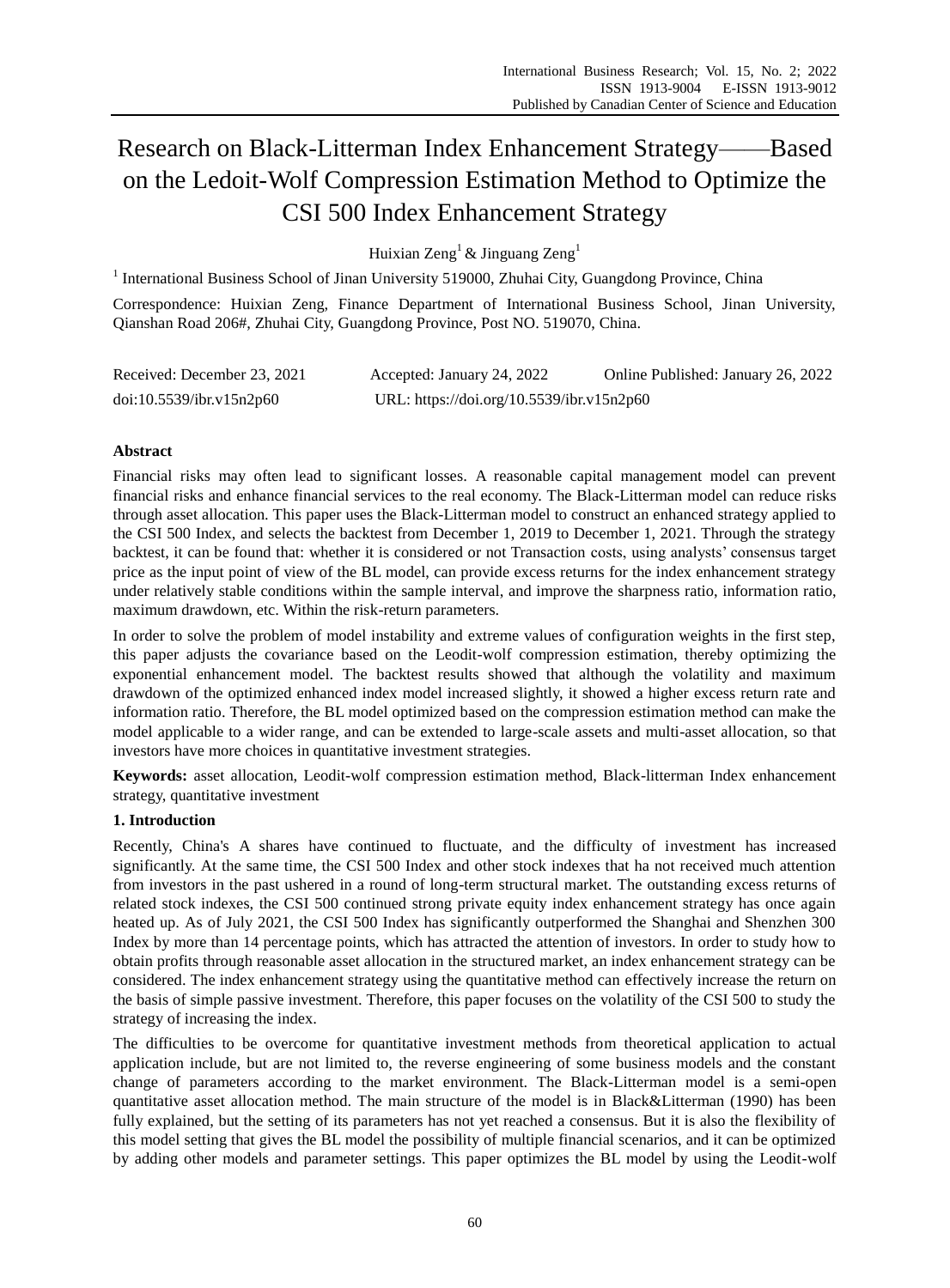compression estimation method and the improved reference setting method, so that it can be applied to exponential enhancement scenarios and can be promoted.

## **2. Literature Review**

The Black-Litterman model is based on the asset allocation theory on the basis of MPT. It uses the Bayesian method to integrate the market equilibrium portfolio with the subjective opinions of investors, and solves the problem of MPT on the basis of implicit market returns and analysts' subjective forecast information. The assumptions in the model are not true, and the parameters are sensitive.Therefore, the choice of balanced combination and subjective opinions plays a crucial role in the choice of model for the final performance of the model. In the BL combined structure for most scholars, such as Black and litterman, Pyo and Lee (2018) et al adopt market combinations as equilibrium combinations. In addition, some scholars will choose to use other methods to construct uniform combinations, such as Haesen (2017) uses the risk parity portfolio as the benchmark equilibrium portfolio of the BL model on the basis of Carhart (2014), etc. Bessler et al. use equal weight combination, minimum variance combination and any combination of assets can be used as the benchmark equilibrium combination of the BL model. Research on subjective opinions is more diversified. Momentum strategies, valuation indicators, low risk premiums, and business cycles are all used to form subjective opinions. However, in the application process of the above BL model, the estimation method of historical covariance matrix is used, and it is often faced with the situation of model instability and extreme values of configuration weights in the process of practice.

The compressed estimation method can optimize the covariance matrix. From the above review, it can be seen that in the use of BL model construction index enhancement strategy, no scholar has used the compressed estimation method to optimize the BL model.This paper draws on Leodit and Wolf to optimize the BL model to overcome problems such as extreme weights based on the covariance compression estimation method. Based on the optimized BL model, based on Zhu(2012), Zhou(2017), Fu(2018) and other scholars' index enhancement quantitative strategy, constructing the CSI 500 index enhancement strategy. In this paper, by constructing the Shrinkage Estimator of the covariance matrix, the problem of the irreversibility of the sample covariance matrix and the excessive estimation error is solved.The outliers in the sample covariance matrix actually bring a lot of estimation errors. Using unprocessed sample covariance matrix for combinatorial optimization will lead to poor weight distribution. The larger the condition number of the covariance matrix, the less stable it is. The condition number of sample empirical variance is generally relatively high, and the covariance of the Ledoit-Wolf compression estimation method can greatly reduce the condition number of the covariance, which is also one of the purposes of most compression methods in practical applications.

Combining the viewpoints of the above-mentioned scholars, it can be seen that in the use of BL model construction index enhancement strategy, no scholar has optimized its stability and weight extreme values. Therefore, the main contributions of this paper are as follows: First, use the compression estimation method to adjust the covariance of the BL model to optimize the CSI 500 index enhancement strategy, which can overcome the instability of the original index enhancement strategy model and extreme weights, etc. Question. Second, by constructing an index enhancement strategy, it is possible to conduct quantitative research on the CSI 500 index with a structural market this year, providing quantitative investors with a richer selection of quantitative strategies. Third, the application of Black- in index investment strategies There are not many empirical studies on the litterman asset allocation model. The strategy simulation of the litterman asset allocation model can further prove the feasibility of the model application.

## **3. CSI 500 Index Analysis**

The CSI 500 Index is composed of the top 500 stocks ranked by the total market value after excluding the constituent stocks of the Shanghai and Shenzhen 300 Index and the top 300 stocks in total market value from all A shares. It comprehensively reflects the market value of a group of small and medium-sized stocks in the Chinese A-share market. The company's stock price performance. The CSI 500 Index experienced huge fluctuations from December 1, 2017 to December 1, 2021, with a maximum retracement of 2,200 points and a maximum increase of 3,200 points. Beginning in 2019, the CSI 500 Index has experienced a wave of structural rise, so it has attracted the attention of more institutional investors and individual investors.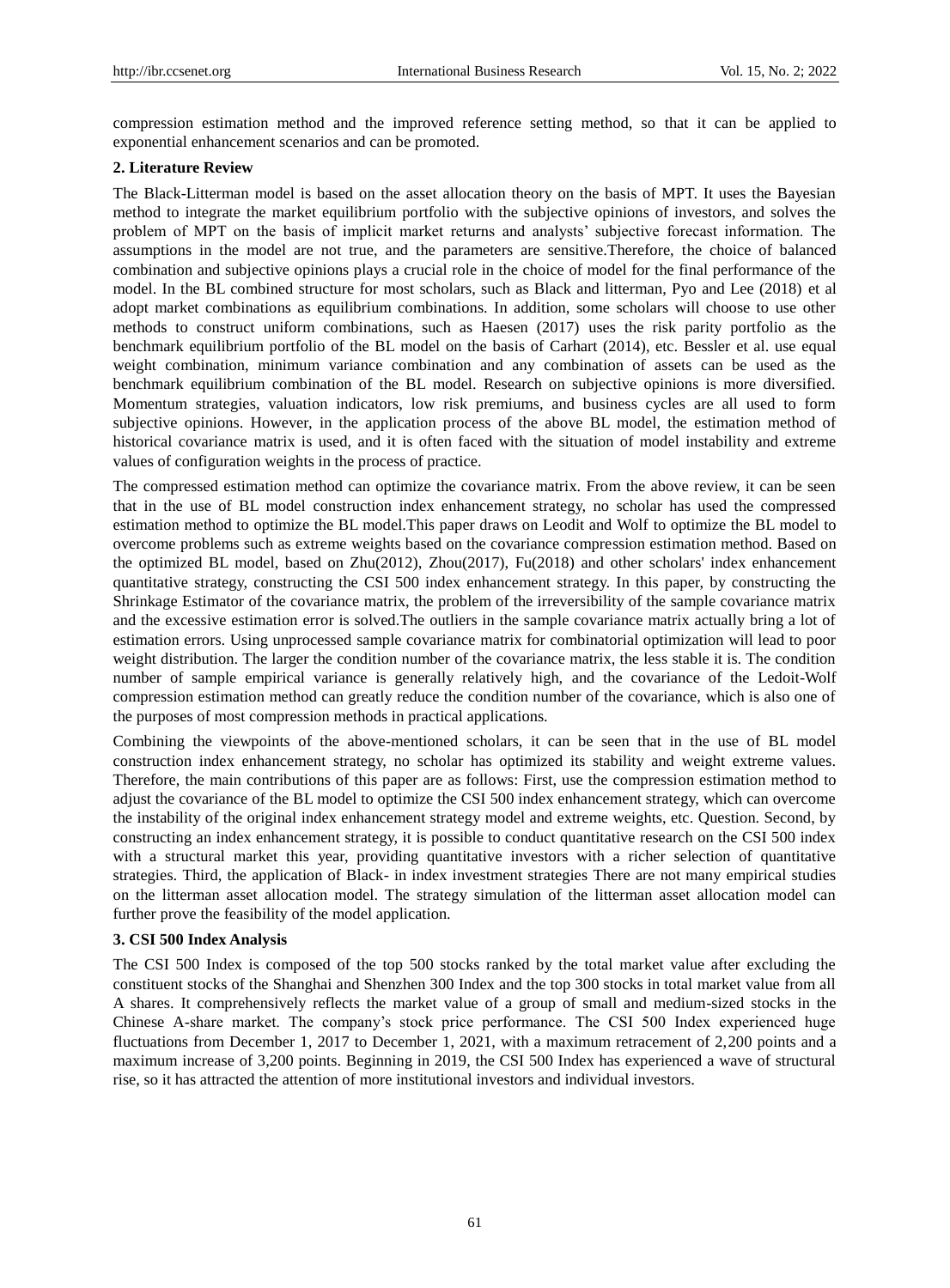

Figure 1. CSI 500 Index Rate Performance

The CSI 500 Index is divided into 10 sectors, namely energy constituents, raw material constituents, industrial constituents, optional constituents, consumer constituents, pharmaceutical constituents, financial and real estate constituents, information constituents, communication constituents and Public constituent stocks. According to Wind's data, there are currently 499 stocks. Therefore, this paper will carry out the weighting ratio based on 10 sectors, and adjust the positions of 499 stocks according to the criteria for judging growth stocks.

For the CSI 500 Index, the current methods for index enhancement mainly include: (1) Refinancing enhancement, that is, strengthening by lending index constituent bonds and charging corresponding fees; (2) IPO enhancement, namely The excess returns obtained by purchasing the latest stocks or convertible bonds when listed; (3) Enhancement using quantitative methods. The first two methods are profitable through efficient capital operations or insufficient market pricing, but their strategic capacity is constant when the market gradually tends to equilibrium.

Shrinking. The quantitative strategy is closer to the nature of index enhancement: by judging the possible excess return opportunities of individual bonds, they are over-allocated in a quantitative way. The BL method provides a model reference for the realization of the quantitative index enhancement strategy, so this paper chooses the CSI 500 index as the index target of the study.

# **4. Black-litterman Model CSI 500 Index Enhancement Strategy**

# *4.1 Theoretical Basis of the Black-litterman Model*

For BL model parameter estimation, Litterman & Winkelmann (1996) discussed the estimation method of the covariance matrix, and gave a new covariance matrix estimation method suitable for a large number of asset classes and high-frequency financial time series data, which made up for the lack of big data computing power at that time Shortcomings in computational science. He&Litterman (2002) believes that the uncertainty of investors' opinions is almost the same as the uncertainty of the overall market, so he sets the opinion error matrix as

 $\Omega = diag(P'(\tau \Sigma)P)^{\Omega}$ , So now there is only  $\tau$  that needs to be determined subjectivel, The value range of the judgment should be within the interval of 0-0.05. Idzorek (2004) proposed a method to quantify parameters  $\tau$ ,

$$
\tau = \frac{P^* \Sigma P^*}{}
$$

which is *w* . Moreover, the confidence in the opinion error matrix can be converted into a confidence level by adding the ratio of the posterior allocation and the prior market equilibrium weight after the investor's opinion is added. Based on the quantitative parameter determination method of preset index deviation and excess return certainty, this paper constructs a quantitative passive allocation framework for index enhancement strategies.

#### *4.2 Construction of Asset Allocation Model Based on Black-litterman*

The BL model follows the standard assumptions of Markowitz's asset allocation theory in terms of investor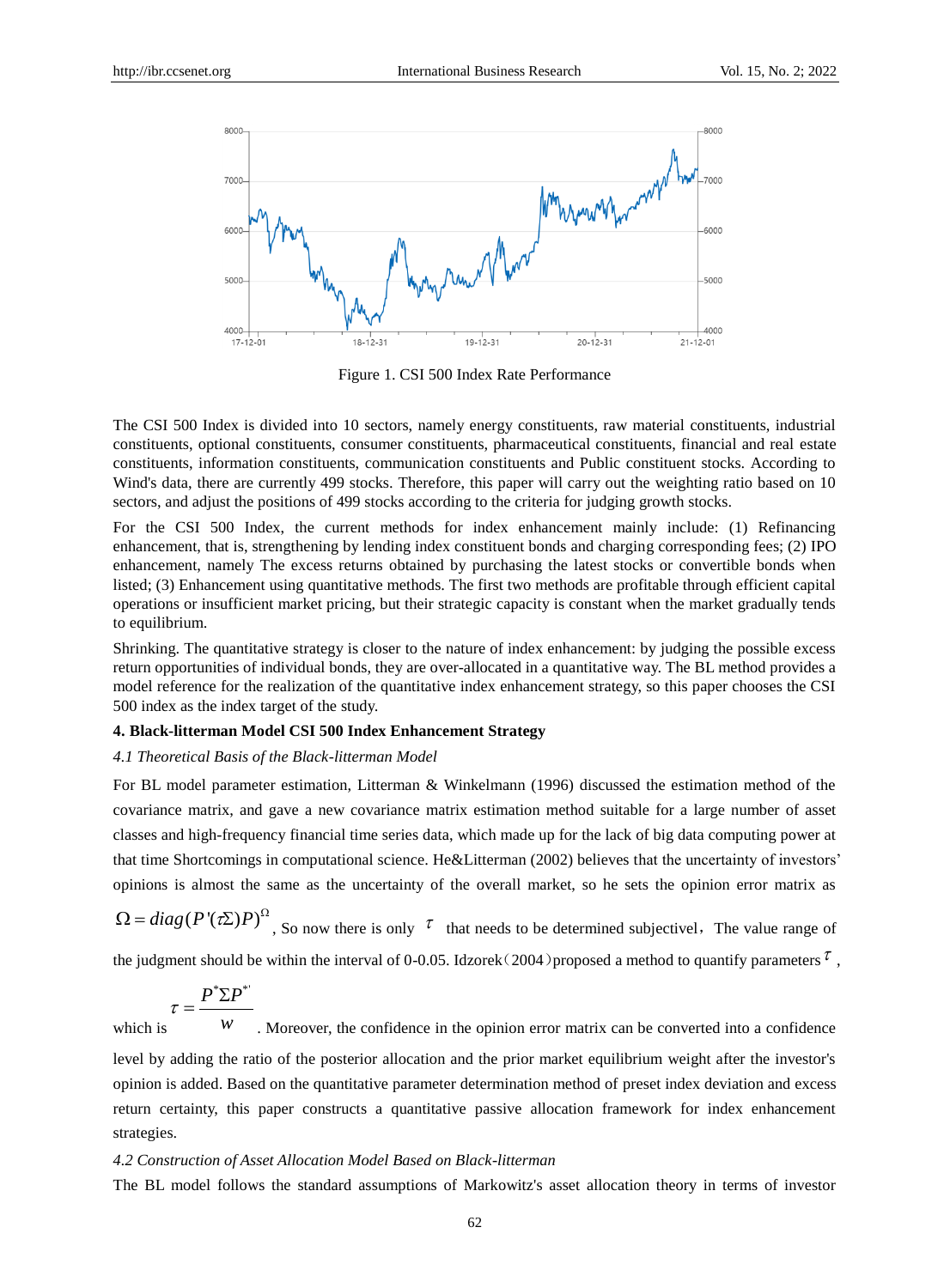utility, and the representative investor utility function is:

$$
U = w \mu - 0.5 \lambda w \Sigma \mu \tag{4.1}
$$

*W* is the weight vector of the class asset  $n$ . *U* is the market return vector corresponding to the class of assets  $n \cdot \lambda$  is the investor's risk aversion coefficient.  $\Sigma$  is the covariance matrix of of the returns of the class asset

*n*. Both  $\lambda$  and  $\Sigma$  can be obtained by a variety of different estimation methods.

The BL model's first a priori estimate of the rate of return on assets is not the average of historical data, but is obtained from the equilibrium asset size when the market clears. Assume that the proportion vector of n types of assets in the current market or in an index is  $w_{mkt}$ , Formula (1) can be used to reversely find the asset excess return vector at equilibrium  $\prod(n \times 1)$ :

$$
\Pi = \lambda \Sigma w_{mkt} \tag{4.2}
$$

To obtain the posterior expected return vector of the comprehensive equilibrium return and the investor's point of view  $E(R)$ , The BL model allows investors to make the following three forms of supplementary judgments on assets and form inclusion: View matrix  $P(k \times n)$ , Opinion return vector  $Q(k \times 1)$  and opinion credibility matrix  $\Omega(k \times k)$  of  $k(k \leq n)$  investors

According to the Bayesian probability formula, there is:

$$
Pr(E(R) | \Pi) = \frac{Pr(\Pi | E(R)) \times Pr(E(R))}{Pr(\Pi)}
$$
(4.3)

According to the opinion matrix and the opinion return matrix can be defined  $E(R)$ , because  $P^* E(R) = Q + \varepsilon$ ,  $\varepsilon$  Is the error of the investor's point of view. If the error of the investor's opinion obeys the standard  $\varepsilon \sim N(0, \Omega)$ , then there is  $P * E(R) \sim N(Q, \Omega)$ .

Another scalar is defined to describe investors' trust in a priori excess based on market equilibrium, as follows:

$$
\prod | E(R) \sim N(E(R), \tau \Sigma) \tag{4.4}
$$

The posterior market equilibrium excess return rate can be obtained:  
\n
$$
E(R) = [(\tau \Sigma)^{-1} + p \,\Omega^{-1} P]^{-1} [(\tau \,\Sigma)^{-1} \,\Pi + p \,\Omega^{-1} Q] \tag{4.4}
$$

The corresponding posterior asset allocation weight can be obtained by the inverse calculation of equation (4.2):

$$
w^* = (\lambda \Sigma)^{(-1)} E(R)
$$
\n(4.5)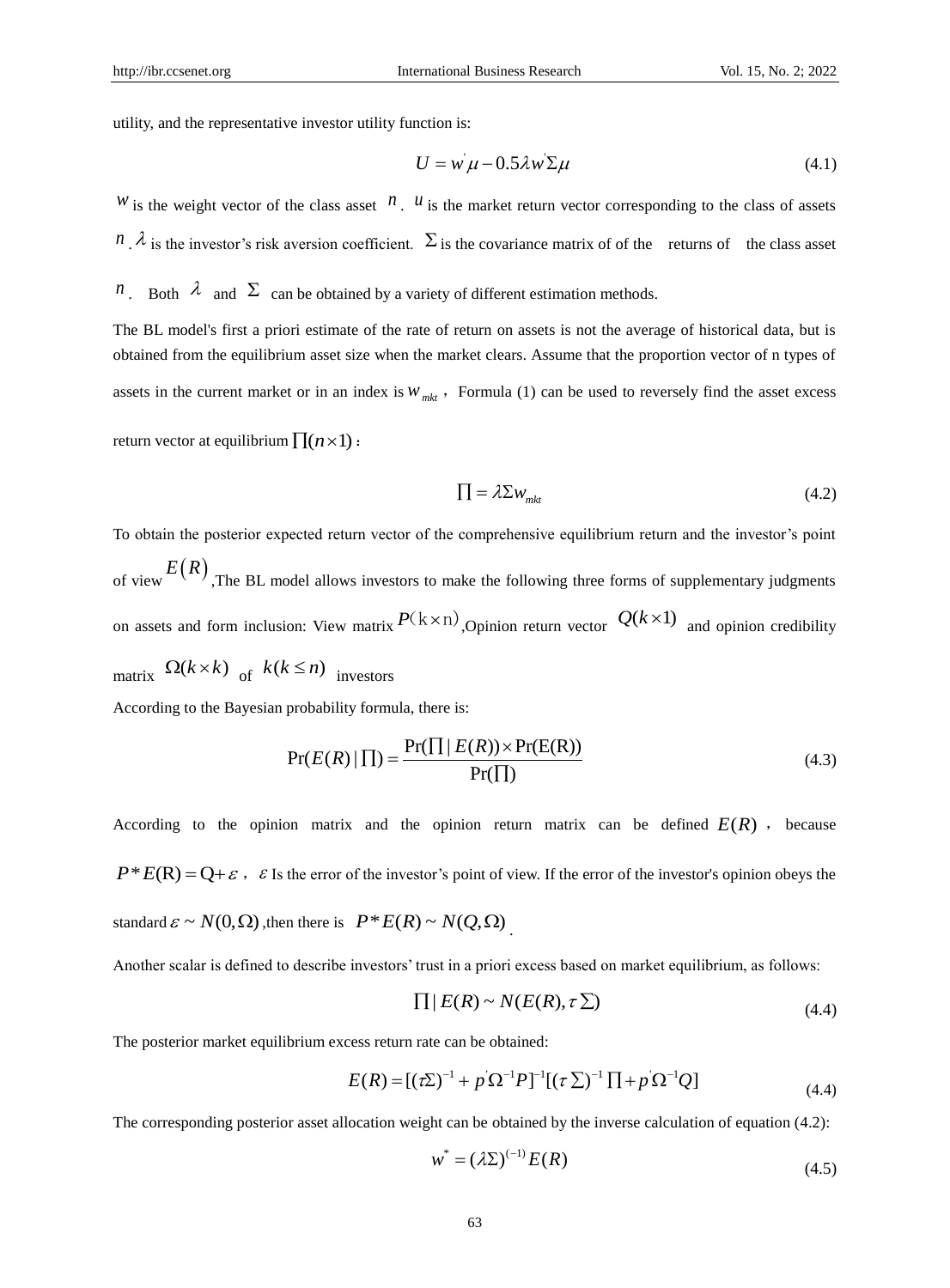At this point, we have obtained the BL optimal asset allocation based on various asset information and investor subjective judgments in the comprehensive market equilibrium. However, for index enhancement applications, the economic significance of the parameters needs to be clear and defined.

1. The degree to which the scalar  $\tau$ deviates from the exponential configuration. According to formula (4.4),

when  $\tau \to 0$ , there is  $E(R) \to \prod_{n=1}^{\infty} T_n$  according to formula (4.5), we can get  $w^* \to w_{mkt}$ . Therefore, the degree  $\tau$  to which the BL enhanced configuration result deviates from the exponential weight can be determined by controlling the size of the scalar.

2. Opinion credibility matrix  $\Omega$ -Diagonal matrix expression of opinion percentage confidence. It is generally believed that the confidence of an opinion is independent of the relative benefits of the opinion, and the historical correctness of an opinion can be used as an unbiased estimate of its certainty. According to the relevant principles of the Bayesian method,when the degree of confidence in the opinion→100%, that investors believe the future market rate of return will definitely change according to the direction and magnitude of their judgment,

there would be  $\Omega \rightarrow 0$ . In addition, in general, it can be assumed that the greater the volatility of the return on assets at the point of view, the more difficult and inaccurate the judgment of its future return. So it can use

$$
\frac{1-c_i}{c_i} P_i \sum P_i
$$
 as the value of the  $\Omega$  diagonal element of the *i*-th row of the matrix, which can meet the

above two characteristics. Where  $c_i$  is the confidence probability of the investor for the  $i$ -th viewpoint, the value range is 0 to 1.  $P_i$  is the row vector of the  $i$ -th row of the P matrix.

3.  $\lambda$  -Risk aversion coefficient matching asset class. The formula for calculating the risk aversion factor of general investors proposed by Idzorek (2004) is  $\lambda = E(r_{mkt} - r_f) / \sigma_{mkt}^2$ , Among them,  $r_{mkt}$  is the market rate of return,  $r_f$  is the risk-free rate of return,  $\sigma_{mkt}^2$  is the variance of the market rate of return. The key lies in

what kind of asset is used as the market standard asset and how to determine the risk-free rate of return.

This paper believes that the appropriate market standard asset can be selected as the CSI 500 Index itself, and the risk-free rate of return is the instantaneous yield to maturity of one-year treasury bonds. According to the above modeling steps of the BL model, first, the implicit equilibrium return needs to be required. The risk-free interest rate adopts the one-year treasury bond's instantaneous yield to maturity level of 2.301%. The data needed for inverse optimization are shown in Table 1 to Table 5.

# *4.3 CSI 500 Index Strengthening Strategy Construction*

The basic market data selects the daily market data from December 1, 2017 to December 1, 2021, as well as the daily market data of the sample period, total market value data and index weight indicators. The risk-free interest rate level is selected when the exchange is the most liquid Yield to maturity of 1-year Treasury bonds. The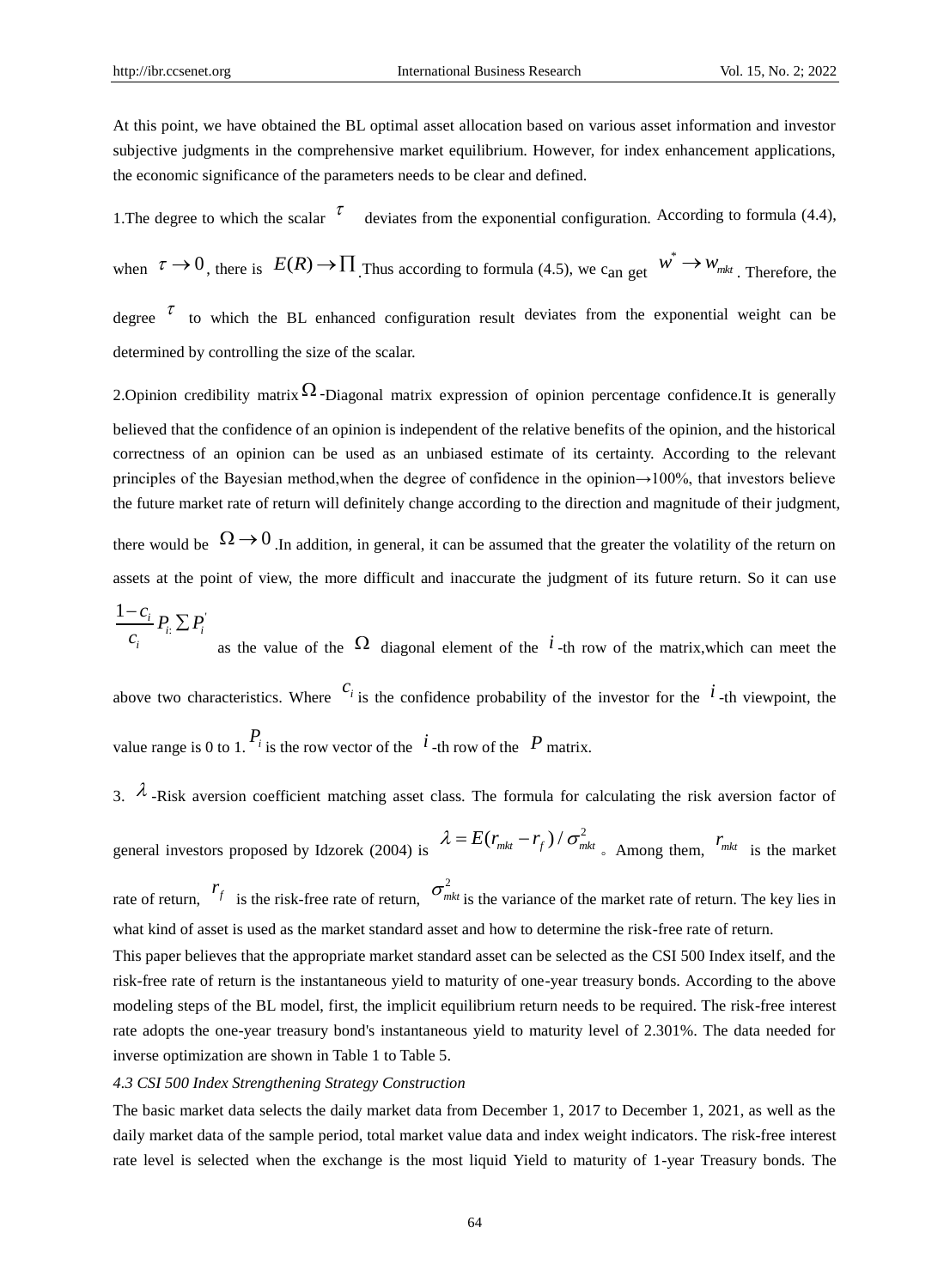covariance matrix  $\Sigma$  of 499 sample stocks in the China Securities Index can be calculated through market dat. Some indicators need to be set as follows:

1.Consistent target price setting. This paper selects the unanimous target price of the researcher in the Wind terminal as the investor's point of view of individual stock income. Compared with financial data, analysts know that the target price has a higher update frequency, and the calculation of the conversion from the target price to the excess return is relatively clear. The timeliness of the analyst's consensus target price is one month in the

future. Assume that the analyst's unanimous target price for the  $i$ -th stock one month later is  $T_t$  yuan and the

actual price is  $A_t$  yuan, then the quantitative analyst's historical view confidence is:

$$
c_i = \frac{1}{24} \times \sum_{T=t-23}^{t} \frac{|A_i - T_t|}{A_t}
$$
\n(4.6)

The rolling time window here is the past 24 months. Therefore, there will be no over-fitting fallacy that uses future data in advance. According to consistent target price data and confidence data, opinion matrix *P* and opinion credibility matrix  $\Omega$  can be formed.

The average return rate of the researcher's unanimous target price from December 1, 2017 to December 1, 2021 can be obtained:

|                | Energy<br>constituent         | Raw material<br>constituent                 | Industrial<br>constituent  | Optional<br>constituent      | Consumpti<br>on<br>constituent |
|----------------|-------------------------------|---------------------------------------------|----------------------------|------------------------------|--------------------------------|
| Return<br>rate | 0.054 39%                     | 0.023 50%                                   | $0.11340\%$                | $0.01325\%$                  | $0.06364\%$                    |
|                | Pharmaceutical<br>constituent | <b>Financial Real Estate</b><br>constituent | Information<br>constituent | Communication<br>constituent | Public<br>constituent          |
| Return<br>rate | 0.058 72%                     | $-0.05634\%$                                | 0.166 78%                  | 0.00942%                     | 0.001 53%                      |

Table 1. Return rate of the researcher's unanimous target price

2. Tracking error and no short selling setting. The tracking error range of index-enhanced products on the Chinese market will be agreed to be between 200 and 800 basis points. After many experiments, the tracking error  $\tau$  can be controlled within this range. The reasonable value range is 0.0001 to 0.001. According to Hu(2019), the backtest result is 0.0005 in the actual backtest. Because the short-selling mechanism in my country's market is not perfect, and index-enhanced products generally do not adopt a long-short strategy, the minimum asset exposure of individual stocks in the backtest investment portfolio is restricted to 0%.

3. Strategy rebalance. The rebalancing frequency of the index enhancement model is set to not once a month, and the strategy sample is updated from the existing investment portfolio to the posterior optimal asset distribution calculated by the BL model. The transaction cost of rebalancing is based on the closing price of the stock at the end of the day, considering the two situations of no transaction cost and fixed ratio transaction cost.

According to the Black-litterman and the above settings, the relevant parameters of the model can be calculated as shown in Table 2 to Table 5: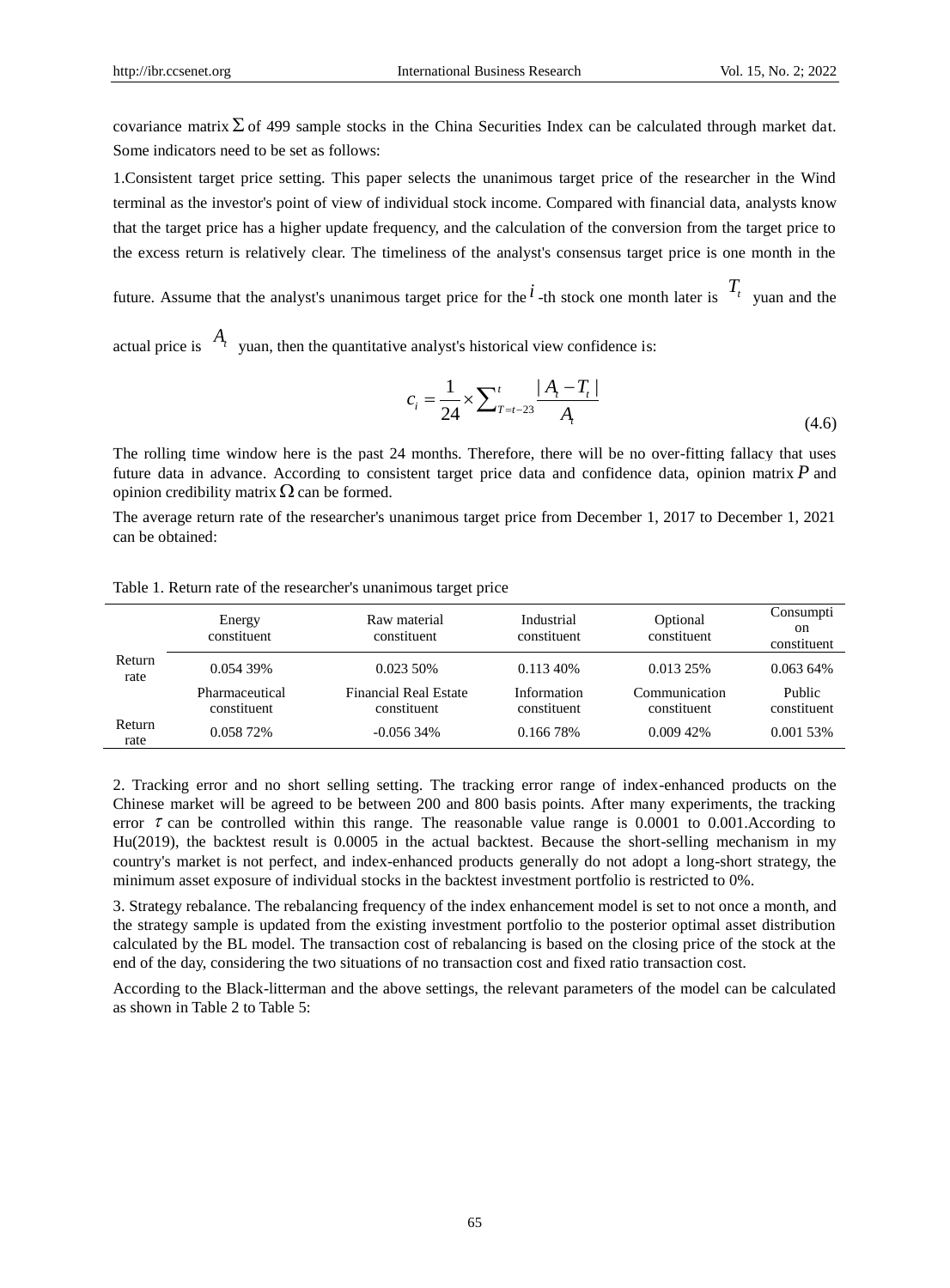| Covariance<br>matrix                                  | Energy<br>constituent | Raw material<br>constituent | Industrial<br>constituent | Optional<br>constituent | Consumption<br>constituent | Pharmaceutical<br>constituent | <b>Financial Real</b><br><b>Estate</b><br>constituent | Information<br>constituent | Communication<br>constituent | <b>Public</b><br>constituent |
|-------------------------------------------------------|-----------------------|-----------------------------|---------------------------|-------------------------|----------------------------|-------------------------------|-------------------------------------------------------|----------------------------|------------------------------|------------------------------|
| <b>Energy</b><br>constituent                          | 0.000 0765            | 0.000 0451                  | 0.000 0334                | 0.000 0298              | 0.000 0250                 | 0.000 0233                    | 0.000 0360                                            | 0.000 0350                 | 0.000 0311                   | 0.000 0341                   |
| Raw material<br>constituent                           | 0.000 0451            | 0.000 0591                  | 0.000 0420                | 0.000 0338              | 0.000 0331                 | 0.000 0303                    | 0.000 0361                                            | 0.000 0459                 | 0.000 0382                   | 0.000 0298                   |
| Industrial<br>constituent                             | 0.000 0334            | 0.000 0420                  | 0.000 0686                | 0.000 0354              | 0.000 0355                 | 0.000 0372                    | 0.000 0329                                            | 0.000 0609                 | 0.000 0419                   | 0.0000264                    |
| Optional<br>constituent                               | 0.000 0298            | 0.000 0338                  | 0.000 0354                | 0.000 0447              | 0.000 0354                 | 0.000 0334                    | 0.000 0313                                            | 0.000 0410                 | 0.000 0372                   | 0.000 0221                   |
| Consumption<br>constituent                            | 0.000 0250            | 0.000 0331                  | 0.000 0355                | 0.000 0354              | 0.000 0608                 | 0.000 0422                    | 0.000 0300                                            | 0.000 0412                 | 0.000 0385                   | 0.000 0200                   |
| Pharmaceutical<br>constituent                         | 0.000 0233            | 0.000 0303                  | 0.000 0372                | 0.000 0334              | 0.000 0422                 | 0.000 0638                    | 0.000 0274                                            | 0.000 0437                 | 0.000 0398                   | 0.000 0200                   |
| <b>Financial Real</b><br><b>Estate</b><br>constituent | 0.000 0360            | 0.000 0361                  | 0.000 0329                | 0.000 0313              | 0.000 0300                 | 0.000 0274                    | 0.000 0499                                            | 0.000 0393                 | 0.000 0360                   | 0.000 0282                   |
| Information<br>constituent                            | 0.000 0350            | 0.000 0459                  | 0.000 0609                | 0.000 0410              | 0.000 0412                 | 0.000 0437                    | 0.000 0393                                            | 0.000 0977                 | 0.000 0565                   | 0.000 0259                   |
| Communication<br>constituent                          | 0.000 0311            | 0.000 0382                  | 0.000 0419                | 0.000 0372              | 0.000 0385                 | 0.000 0398                    | 0.000 0360                                            | 0.000 0565                 | 0.000 0757                   | 0.000 0259                   |
| Public<br>constituent                                 | 0.000 0341            | 0.000 0298                  | 0.000 0264                | 0.000 0221              | 0.000 0200                 | 0.000 0200                    | 0.000 0282                                            | 0.000 0259                 | 0.000 0259                   | 0.000 0429                   |

# Table 2. Covariance matrix of historical estimates of component stock returns

# Table 3. Implied Equillibrium Excess returns

| Constituent                       | Implied Equillibrium Excess returns |
|-----------------------------------|-------------------------------------|
| Energy constituent                | 0.001008191                         |
| Raw material constituent          | 0.001183269                         |
| Industrial constituent            | 0.00134098                          |
| Optional constituent              | 0.00098474                          |
| Consumption constituent           | 0.001020225                         |
| Pharmaceutical constituent        | 0.001036145                         |
| Financial Real Estate constituent | 0.000990999                         |
| Information constituent           | 0.001519627                         |
| communication constituent         | 0.001191917                         |
| Public constituent                | 0.000754223                         |

Table 4. Opinion credibility matrix  $\Omega$ 

 $\overline{\phantom{a}}$ 

| 0.000 0454 | 0.00000400 | 0.000 0354 | 0.000 0395 | 0.0000384 | 0.000 0315 | 0.000 0423 | 0.000 0385 | 0.000 0271 |
|------------|------------|------------|------------|-----------|------------|------------|------------|------------|
| 0.000 0004 | 0.000 0783 | 0.000 0487 | 0.000 0536 | 0.0000570 | 0.0000400  | 0.000 0690 | 0.000 0539 | 0.000 0354 |
| 0.000 0354 | 0.000 0487 | 0.00000616 | 0.000 0571 | 0.0000568 | 0.000 0420 | 0.000 0527 | 0.000 0528 | 0.000 0347 |
| 0.000 0395 | 0.000 0536 | 0.000 0571 | 0.000 0873 | 0.0000704 | 0.000 0455 | 0.000 0577 | 0.000 0589 | 0.000 0374 |
| 0.000 0384 | 0.000 0570 | 0.000 0568 | 0.000 0704 | 0.0000937 | 0.000 0446 | 0.000 0619 | 0.000 0619 | 0.000 0391 |
| 0.000 0315 | 0.000 0400 | 0.000 0420 | 0.000 0455 | 0.0000446 | 0.000 0544 | 0.000 0448 | 0.000 0454 | 0.000 0346 |
| 0.000 0423 | 0.000 0690 | 0.000 0527 | 0.000 0577 | 0.0000619 | 0.000 0448 | 0.000 1042 | 0.00000669 | 0.000 0333 |
| 0.000 0385 | 0.000 0539 | 0.000 0528 | 0.000 0589 | 0.0000619 | 0.000 0454 | 0.000 0669 | 0.000 0900 | 0.000 0372 |
| 0.000 0271 | 0.000 0354 | 0.000 0347 | 0.000 0374 | 0.0000391 | 0.000 0346 | 0.000 0333 | 0.000 0372 | 0.000 0512 |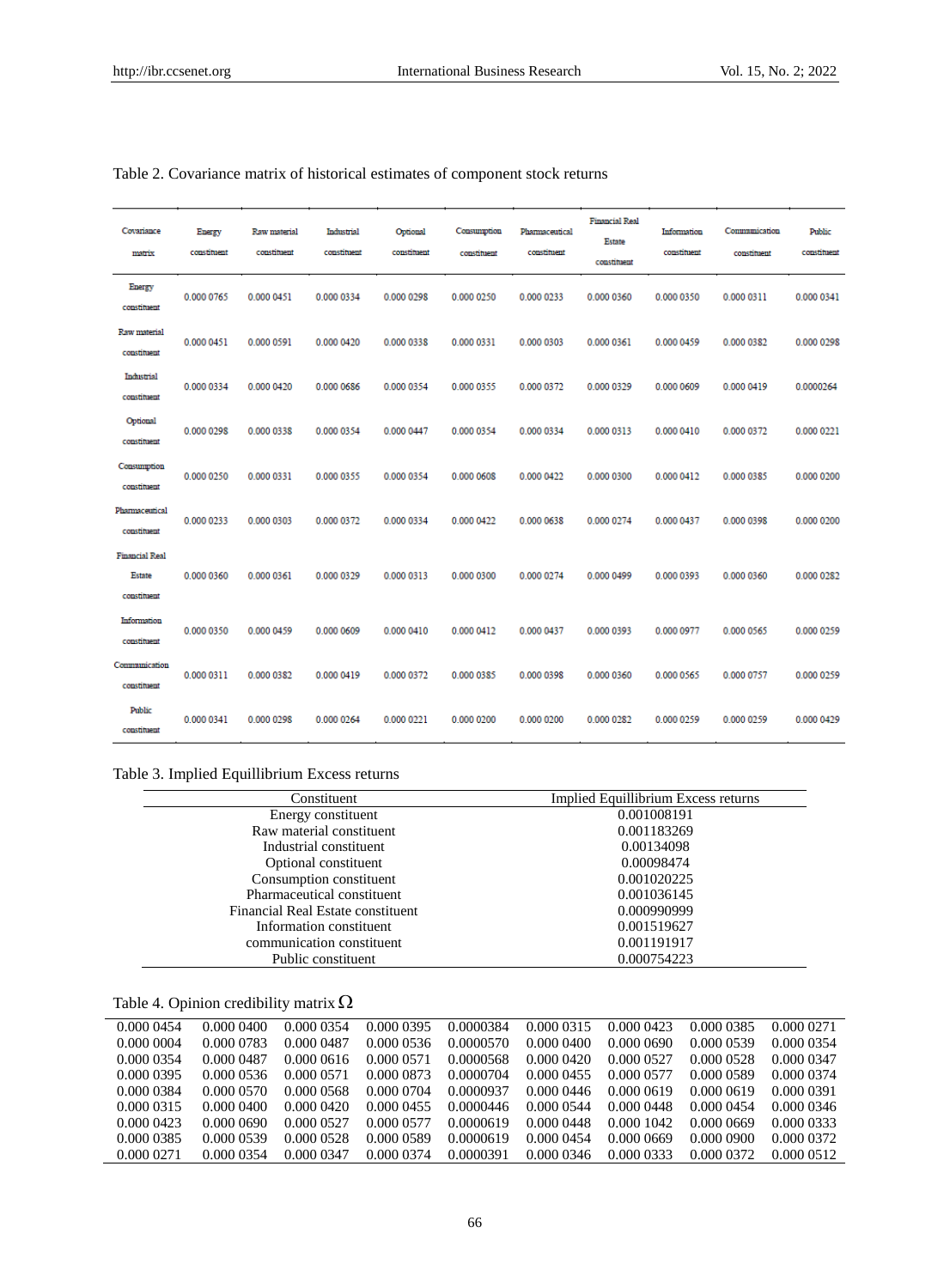| Constituent stocks                   | BL optimal configuration<br>weight | BL optimal allocation weight that does not allow short selling<br>$(W^*)$ |
|--------------------------------------|------------------------------------|---------------------------------------------------------------------------|
| Energy constituent                   | 0.91281                            | 0.19821                                                                   |
| Raw material constituent             | $-0.32196$                         | 0.00000                                                                   |
| Industrial constituent               | 0.95873                            | 0.20818                                                                   |
| Optional constituent                 | $-0.50846$                         | 0.00000                                                                   |
| Consumption constituent              | 0.84466                            | 0.18341                                                                   |
| Pharmaceutical constituent           | 0.18637                            | 0.04047                                                                   |
| Financial Real Estate<br>constituent | $-1.88472$                         | 0.00000                                                                   |
| Information constituent              | 1.57836                            | 0.34273                                                                   |
| Communication constituent            | $-0.56392$                         | 0.00000                                                                   |
| Public constituent                   | 0.12437                            | 0.02701                                                                   |

#### Table 5. BL optimal allocation weight

According to the above optimal allocation weights, construct the CSI 500 Index enhancement strategy, carry out the fund purchase ratio according to the weights, and set a half-year adjustment of individual stocks in each sector. The basis of the adjustment is based on whether the stock meets the definition of growth stocks Adjust positions, buy or hold if the above indicators are met, and do not buy or sell short if they are not met. The basis for judging growth stocks is shown in Table 6:

#### Table 6. Standard for judging growth stocks

| Standard serial number | Indicators and standards            |
|------------------------|-------------------------------------|
|                        | Annual net profit growth $\geq$ 30% |
| 2                      | Static $P/E$ Ratio $\leq 30$        |
| 3                      | $ROE \geq 20\%$                     |
| 4                      | Assets and liabilities $\leq 70\%$  |
|                        | Net cash flow per share $> 0$       |

Through the above-mentioned model solution and position adjustment strategy setting, the CSI 500 Index enhancement strategy has been established.

#### *4.4 Strategy Implementation and Backtest Results*

The CSI 500 Index enhancement strategy is implemented through Python using the relevant functions in the Pandas, Windpy and WindAlgo packages. The backtest start time is December 1, 2017, and the end time is December 1, 2021. CSI 500 Total Return Index.

4.4.1 Backtest Results of BL Index Enhancement Strategy without Considering Transaction Costs

As shown in Figure 4-1, compared with the basic CSI 500 index, the BL index enhancement model that uses analysts' consistent target price information has a continuous and relatively stable excess return rate, with an annual return rate of approximately 33.05%, and the index The tracking error of the years is 0.50%, indicating that the strategy has a relatively good positive return enhancement. The Beta value of the BL index enhancement model is 0.83, which shows that compared with the CSI 500 index, this strategy exposes less systemic risks. The smaller maximum backtest of 34.01% can also illustrate this feature.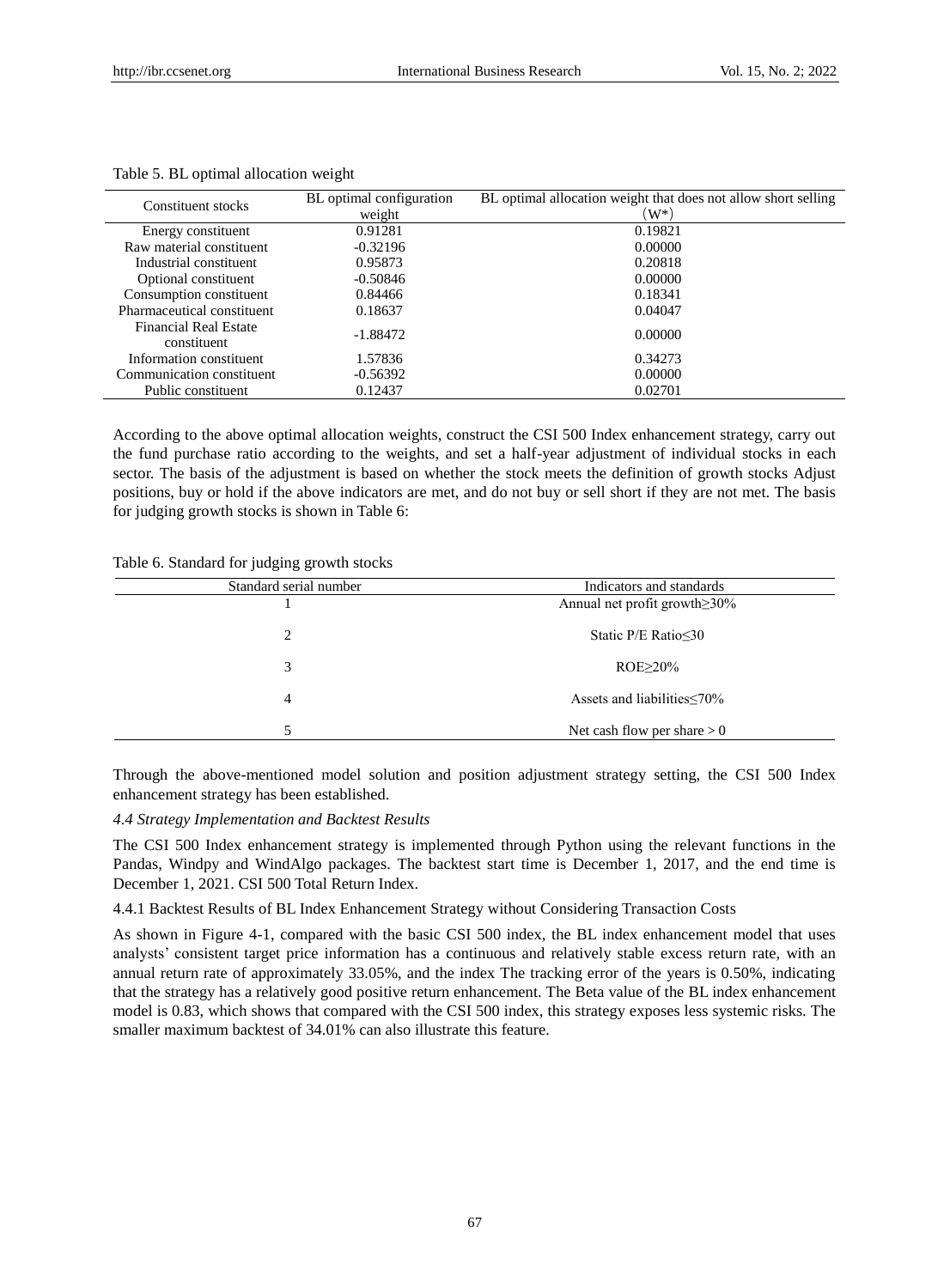

Figure 2. BL index enhancement strategy without considering transaction costs

|                           | <b>BL</b> Index Enhancement | <b>BL</b> Index Enhancement | Performance benchmark |
|---------------------------|-----------------------------|-----------------------------|-----------------------|
|                           | Model Without Considering   | Model Considering           | (CSI 500 Index)       |
|                           | <b>Transaction Costs</b>    | <b>Transaction Cost</b>     |                       |
| Cumulative rate of return | 265.26%                     | 255.62%                     | 160.52%               |
| Annualized rate of return | 33.05%                      | 32.21%                      | 12.10%                |
| Annual tracking error     | 0.50%                       | 0.50%                       | ۰                     |
| Maximum drawdown          | 34.01%                      | 34.17%                      | 36.80%                |
| Volatility                | 53.74%                      | 51.00%                      | 26.31%                |
| Sharpe ratio              | 0.22%                       | 0.22%                       | 0.19%                 |
| Alpha                     | 0.03%                       | 0.02%                       | 0.00                  |
| Beta                      | 0.83                        | 0.83                        | 1.00                  |
| Information ratio         | 1.95                        | 1.87                        | ۰                     |

|  |  |  |  | Table 7. Unoptimized BL index enhancement strategy backtest performance |  |  |  |
|--|--|--|--|-------------------------------------------------------------------------|--|--|--|
|--|--|--|--|-------------------------------------------------------------------------|--|--|--|

4.4.2 Backtest Results of BL Index Enhancement Strategy Considering Transaction Costs

In the operation of actual index-enhanced products, the transaction cost brought about by repositioning is an expenditure that must be considered, and it will form a drag on product performance in the long run. Based on the BL index enhancement strategy that considering transaction costs, for repositioning transactions, each transaction cost is increased by two thousandths, assuming that repositioning is carried out every six months. The backtest results are shown in Figure 4.2. It can be clearly seen that due to the existence of transaction costs, the benefit advantage of the BL index enhancement strategy relative to the CSI 500 index has been narrowed.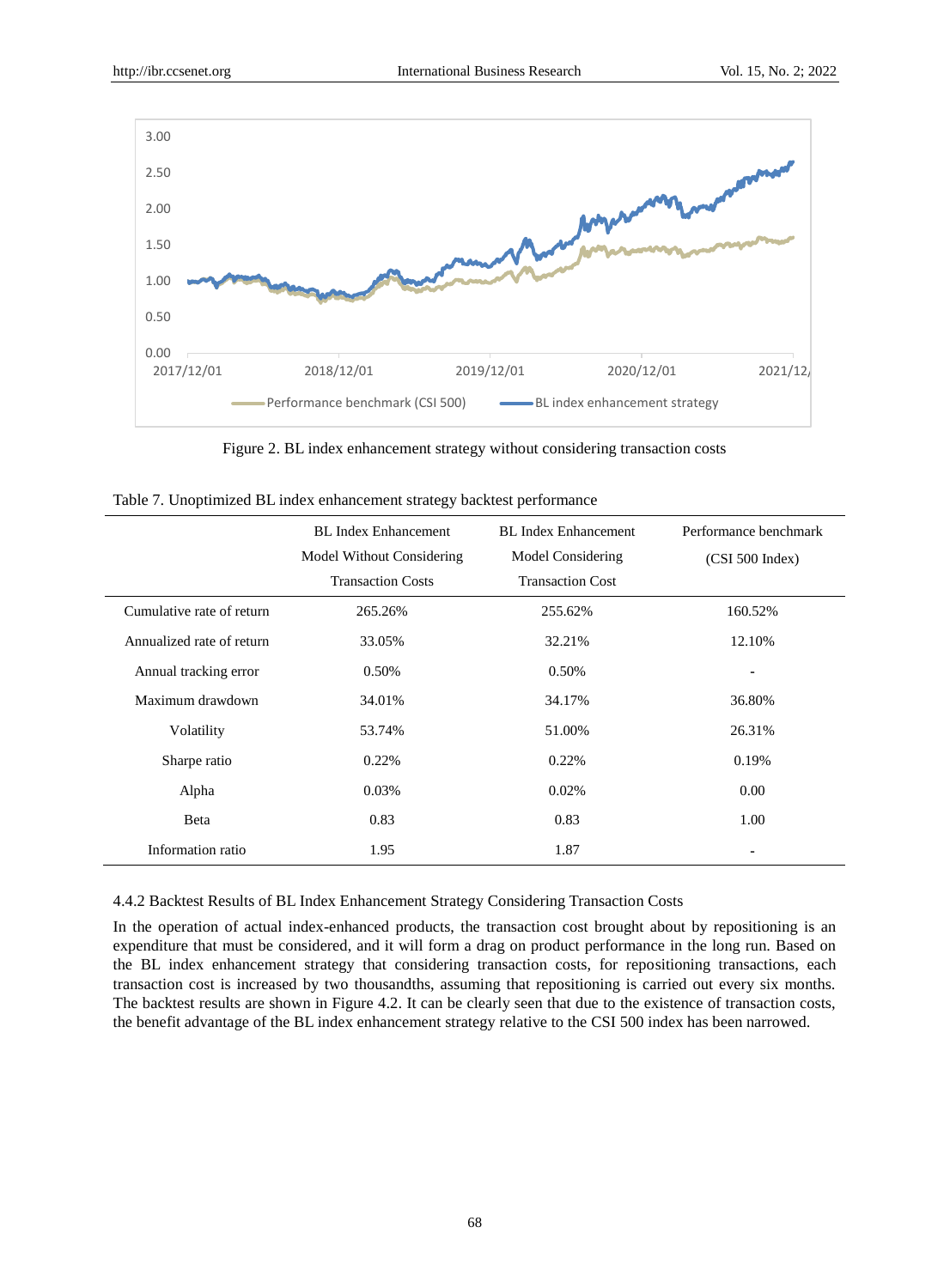

Figure 3. BL Index Enhancement Strategy Considering Transaction Cost

## **5. Optimization of Black-litterman Model Based on Leodit-wolf Compression Estimation Method**

# *5.1 Solving the Covariance Matrix Based on the Leodit-wolf Compressed Estimation Method*

The usual maximum likelihood estimation of covariance can be regularized using shrinkage methods. Ledoit and Wolf proposed in 2004 to calculate the asymptotically optimal shrinkage parameters by minimizing the MSE criteria, resulting in the Ledoit-Wolf covariance estimation method named after them.

Using the Ledoit-wolf compression method to estimate, a biased estimator that can converge faster and the empirical covariance estimator are combined through the compression coefficient. The new covariance loses a certain degree of unbiasedness but achieves faster convergence. . In fact, as long as it is guaranteed that the estimated amount of superposition is biased, there is generally no limit to its selection. To understand the optimal compression strength from a geometric point of view, the compression estimator is the orthogonal projection of the true covariance matrix on the line connecting the sample covariance and the compression target. In the actual calculation, we can use the identity matrix as the superimposed biased matrix. The new covariance matrix is:

$$
\sum_{\text{shrink}} = \alpha_1 \phi + (1 - \alpha_2) S \tag{5.1}
$$

The  $\alpha$  compression factor in the formula can be obtained by minimizing the loss between the new covariance and the empirical covariance.  $\phi$  is the compression target, and the unit matrix can be used in actual calculations.  $S$  is the sample covariance matrix. This method is more suitable when the covariance matrix has more characteristic variables and fewer sample observations.

The key to the compression estimate lies in the determination of the compression strength, which can be estimated through a certain loss function. Ledoit&Wolf (2003) uses the distance between the covariance compression estimator and the true covariance matrix as the loss function. The distance is measured by the Frobenius norm, that is, the optimal compression strength can be solved by The minimum value of the formula is obtained:

$$
L(\alpha) = ||\alpha\phi + (1 - \alpha)S - \Sigma||^2
$$
\n(5.2)

Under the Forbenius norm loss function, Ledoit and Wolf obtained the asymptotically optimal linear combination of the identity matrix and the sample variance matrix. They gave the selection method of  $\alpha_1$  and  $\alpha_2$ , pointing out that the two are only determined by the following four items: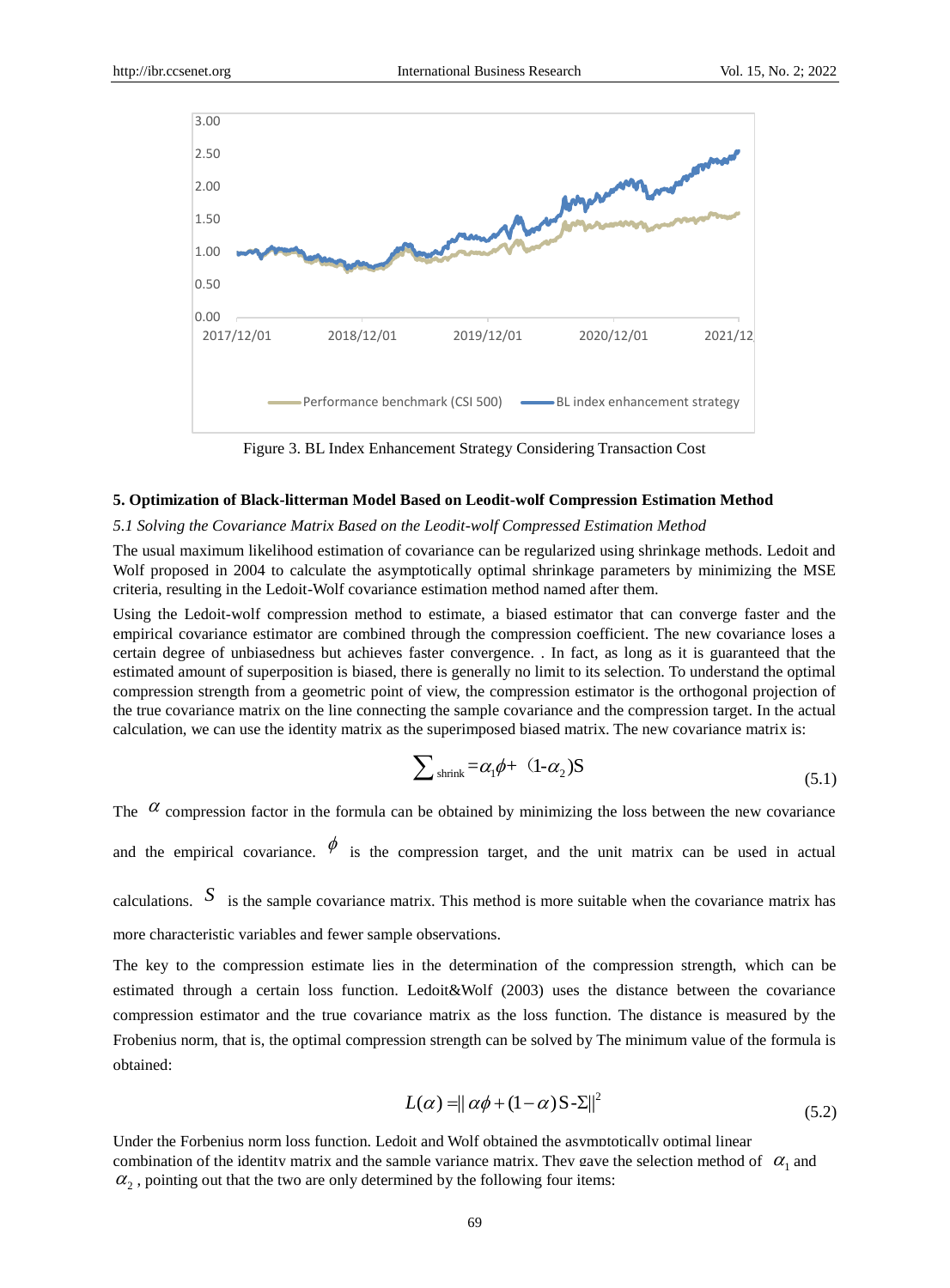$$
\mu = tr(\Sigma) / p \tag{5.3}
$$

$$
\alpha = \|\Sigma - \mu I_k\|^2 \tag{5.4}
$$

$$
\beta = E \parallel S - \Sigma \parallel^2 \tag{5.5}
$$

$$
\delta = E \parallel S - \mu I_k \parallel^2 \tag{5.6}
$$

# Table 8. Covariance calculated by Leodit-wolf compression estimation method

|                                                         |                                              |                             |                           |                         |                                                                     | $\mu = tr(\Sigma) / p$                                                                                                                                                              |                                         |                            |                                                                                                                                                                                                                               | (5.3)                 |
|---------------------------------------------------------|----------------------------------------------|-----------------------------|---------------------------|-------------------------|---------------------------------------------------------------------|-------------------------------------------------------------------------------------------------------------------------------------------------------------------------------------|-----------------------------------------|----------------------------|-------------------------------------------------------------------------------------------------------------------------------------------------------------------------------------------------------------------------------|-----------------------|
|                                                         | $\alpha =   \Sigma - \mu I_k  ^2$            |                             |                           |                         |                                                                     |                                                                                                                                                                                     |                                         |                            |                                                                                                                                                                                                                               | (5.4)                 |
|                                                         | $\beta = E \parallel S - \Sigma \parallel^2$ |                             |                           |                         |                                                                     |                                                                                                                                                                                     |                                         |                            |                                                                                                                                                                                                                               | (5.5)                 |
|                                                         |                                              |                             |                           |                         |                                                                     | $\delta = E    S - \mu I_{k}   ^{2}$                                                                                                                                                |                                         |                            |                                                                                                                                                                                                                               |                       |
|                                                         |                                              |                             |                           |                         |                                                                     |                                                                                                                                                                                     |                                         |                            |                                                                                                                                                                                                                               | (5.6)                 |
| $\mu$ is the number of samples, $k$                     |                                              |                             |                           |                         |                                                                     |                                                                                                                                                                                     |                                         |                            | is the number of parameters, $I_k$ is the $k \times k$ unit matrix, and the others and                                                                                                                                        |                       |
|                                                         |                                              |                             |                           |                         |                                                                     | perational variables. A new covariance matrix can be calculated based on the above model.<br>.2 Estimation of Optimization Model Based on Leodit-wolf Compression Estimation Method |                                         |                            |                                                                                                                                                                                                                               |                       |
|                                                         |                                              |                             |                           |                         | hows the covariance calculated by the compressed estimation method: | able 8. Covariance calculated by Leodit-wolf compression estimation method                                                                                                          |                                         |                            | lased on the principle analysis of the above covariance matrix, this part of the software uses Python and load<br>ne Ledoit-Wolf package to realize the Ledoit-Wolf compression estimation of the covariance matrix. Table 5. |                       |
| Covariance<br>matrix                                    | <b>Energy</b><br>constituent                 | Raw material<br>constituent | Industrial<br>constituent | Optional<br>constituent | Consumption<br>constituent                                          | Pharmaceutical<br>constituent                                                                                                                                                       | Financial<br>Real Estate<br>constituent | Information<br>constituent | Communication<br>constituent                                                                                                                                                                                                  | Public<br>constituent |
| Energy<br>constituent                                   | 0.000 096 5                                  | 0.000 0451                  | 0.000 0334                | 0.000 0298              | 0.000 0250                                                          | 0.000 0233                                                                                                                                                                          | 0.000 0360                              | 0.000 0350                 | 0.000 0311                                                                                                                                                                                                                    | 0.000 0341            |
| Raw material<br>constituent                             | 0.000 0451                                   | 0.000 0791                  | 0.000 0420                | 0.000 0338              | 0.000 0331                                                          | 0.000 0303                                                                                                                                                                          | 0.000 0361                              | 0.000 0459                 | 0.000 0382                                                                                                                                                                                                                    | 0.000 0298            |
|                                                         |                                              |                             |                           |                         |                                                                     |                                                                                                                                                                                     |                                         |                            |                                                                                                                                                                                                                               | 0.000 0264            |
| Industrial<br>constituent                               | 0.000 0334                                   | 0.000 0420                  | 0.000 0886                | 0.000 0354              | 0.000 0355                                                          | 0.000 0372                                                                                                                                                                          | 0.000 0329                              | 0.000 0609                 | 0.000 0419                                                                                                                                                                                                                    |                       |
| Optional<br>constituent                                 | 0.000 0298                                   | 0.000 0338                  | 0.000 0354                | 0.000 0647              | 0.000 0354                                                          | 0.000 0334                                                                                                                                                                          | 0.000 0313                              | 0.000 0410                 | 0.000 0372                                                                                                                                                                                                                    | 0.000 0221            |
| Consumption<br>constituent                              | 0.000 0250                                   | 0.000 0331                  | 0.000 0355                | 0.000 0354              | 0.000 0808                                                          | 0.000 0422                                                                                                                                                                          | 0.000 0300                              | 0.000 0412                 | 0.000 0385                                                                                                                                                                                                                    | 0.000 0200            |
| Pharmaceutical<br>constituent                           | 0.000 0233                                   | 0.000 0303                  | 0.000 0372                | 0.000 0334              | 0.000 0422                                                          | 0.000 0838                                                                                                                                                                          | 0.000 0274                              | 0.000 0437                 | 0.000 0398                                                                                                                                                                                                                    | 0.000 0200            |
| <b>Financial Real</b>                                   | 0.000 0360                                   | 0.000 0361                  | 0.000 0329                | 0.000 0313              | 0.000 0300                                                          | 0.000 0274                                                                                                                                                                          | 0.000 0699                              | 0.000 0393                 | 0.000 0360                                                                                                                                                                                                                    | 0.000 0282            |
| <b>Estate constituent</b><br>Information<br>constituent | 0.000 0350                                   | 0.000 0459                  | 0.000 0609                | 0.000 0410              | 0.000 0412                                                          | 0.000 0437                                                                                                                                                                          | 0.000 0393                              | 0.000 1177                 | 0.000 0565                                                                                                                                                                                                                    | 0.000 0259            |
| Communication<br>constituent                            | 0.000 0311                                   | 0.000 0382                  | 0.000 0419                | 0.000 0372              | 0.000 0385                                                          | 0.000 0398                                                                                                                                                                          | 0.000 0360                              | 0.000 0565                 | 0.000 0957                                                                                                                                                                                                                    | 0.000 0259            |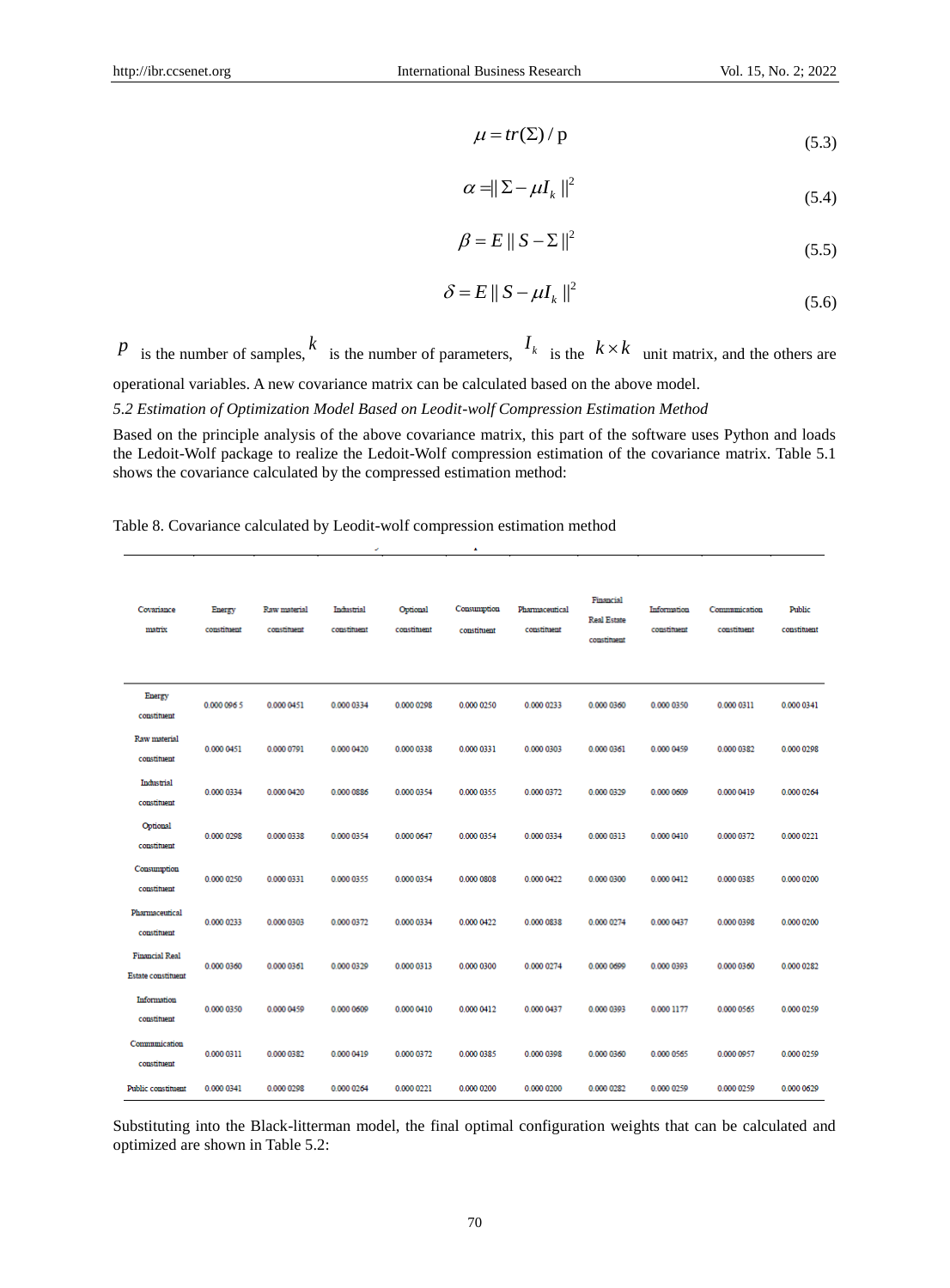| Constituent stocks                          | BL optimal configuration<br>weight | BL optimal allocation weight that does not allow short<br>selling $(W^*)$ |
|---------------------------------------------|------------------------------------|---------------------------------------------------------------------------|
| Energy constituent stocks                   | 0.43819                            | 0.15207                                                                   |
| Raw material constituent stocks             | $-0.00783$                         | 0.00000                                                                   |
| Industrial constituent stocks               | 0.79216                            | 0.27492                                                                   |
| Optional constituent stocks                 | $-0.23493$                         | 0.00000                                                                   |
| Consumption constituent stocks              | 0.38905                            | 0.13502                                                                   |
| Pharmaceutical constituent<br>stocks        | 0.20180                            | 0.07004                                                                   |
| Financial Real Estate constituent<br>stocks | $-0.90545$                         | 0.00000                                                                   |
| Information constituent stocks              | 1.06024                            | 0.36795                                                                   |
| Communication constituent<br>stocks         | $-0.32117$                         | 0.00000                                                                   |
| Public constituent stocks                   | $-0.08582$                         | 0.00000                                                                   |

#### Table 9. Optimized BL optimal allocation weight

# *5.3 Implementation of Optimized CSI 500 Index Enhancement Strategy and Backtest Results*

According to the optimized CSI 500 index enhancement strategy model, as in the previous section, it is implemented through Python using the relevant functions in the Pandas, Windpy and WindAlgo packages. The backtest start time is December 1, 2017, and the end time is December 1, 2021.



Figure 4. Optimized BL index enhancement strategy without considering transaction costs

5.3.1 Backtest Results of Optimized BL Index Enhancement Strategy without Considering Transaction Costs

As shown in Figure 5.1 and Table 5.3, compared to the unoptimized BL index enhancement strategy that does not consider transaction costs and the basic CSI 500 index, the optimized BL index enhancement model has a higher excess return rate, and the annualized return rate is about It is 36.60%, which is 1.43% higher than before optimization. The information ratio has been increased from 1.97 to 2.05. The Beta value is 0.79. Compared with the CSI 500 Index, this strategy also exposes fewer system risks.

However, the maximum retracement of the strategy has increased from 35.04% to 35.72%, and the volatility has increased from 57.88% to 59.81%, indicating that the risk of the optimized strategy has slightly increased.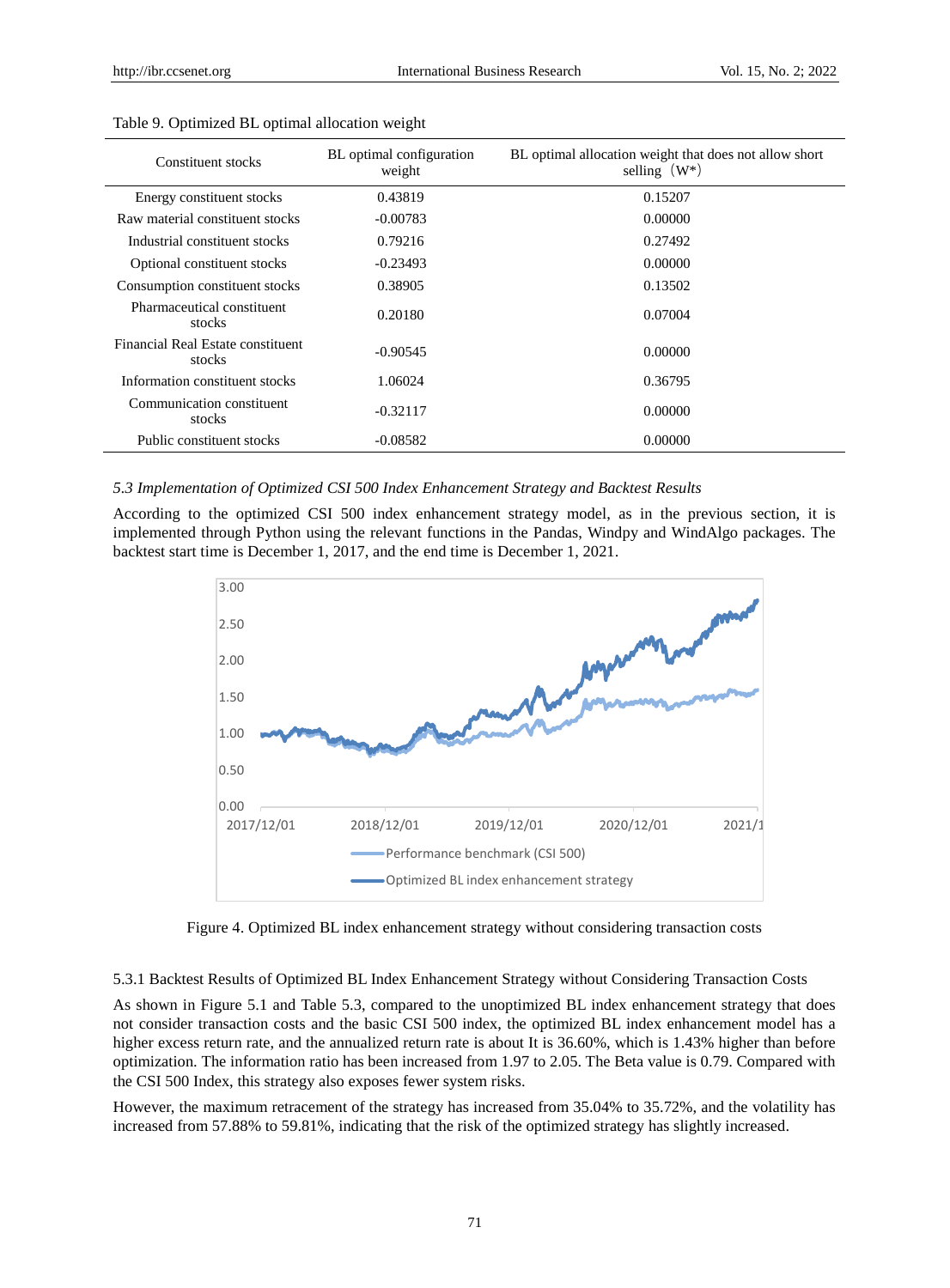|                              | Optimized BL<br>Index<br>Enhancement<br>Model Without<br>Considering<br><b>Transaction Costs</b> | Optimized BL<br>Index<br>Enhancement<br>Model<br>Considering<br><b>Transaction Cost</b> | BL Index<br>Enhancement<br>Model Without<br>Considering<br><b>Transaction Costs</b> | BL Index<br>Enhancement<br>Model<br>Considering<br><b>Transaction Cost</b> | Performance<br>benchmark (CSI<br>$500$ Index) |
|------------------------------|--------------------------------------------------------------------------------------------------|-----------------------------------------------------------------------------------------|-------------------------------------------------------------------------------------|----------------------------------------------------------------------------|-----------------------------------------------|
| Cumulative rate<br>of return | 282.99%                                                                                          | 275.87%                                                                                 | 265.26%                                                                             | 255.62%                                                                    | 160.52%                                       |
| Annualized rate<br>of return | 36.60%                                                                                           | 35.17%                                                                                  | 33.05%                                                                              | 32.21%                                                                     | 12.10%                                        |
| Annual tracking<br>error     | 0.59%                                                                                            | 0.59%                                                                                   | 0.50%                                                                               | 0.50%                                                                      |                                               |
| Maximum<br>drawdown          | 35.72%                                                                                           | 35.04%                                                                                  | 34.01%                                                                              | 34.17%                                                                     | 36.80%                                        |
| Volatility                   | 59.81%                                                                                           | 57.88%                                                                                  | 53.74%                                                                              | 51.00%                                                                     | 26.31%                                        |
| Sharpe ratio                 | 0.21%                                                                                            | 0.21%                                                                                   | 0.22%                                                                               | 0.22%                                                                      | 0.19%                                         |
| Alpha                        | 0.03%                                                                                            | 0.03%                                                                                   | 0.03%                                                                               | 0.02%                                                                      | 0.0000                                        |
| <b>B</b> eta                 | 0.79                                                                                             | 0.79                                                                                    | 0.83                                                                                | 0.83                                                                       | 1.0000                                        |
| Information ratio            | 2.05                                                                                             | 1.99                                                                                    | 1.95                                                                                | 1.87                                                                       |                                               |

|  | Table 10. Summary of BL index enhancement strategy backtest performance |  |  |
|--|-------------------------------------------------------------------------|--|--|
|  |                                                                         |  |  |

#### 5.3.2 Backtest Results of Optimized BL Index Enhancement Strategy Considering Transaction Costs

Based on the optimized BL index enhancement strategy considering transaction costs, for repositioning transactions, each transaction cost is increased by two thousandths, assuming that repositioning is carried out every six months. The backtest results are shown in Figure 5.2. It can be clearly seen that due to the existence of transaction costs, the benefit advantage of the BL index enhancement strategy over the CSI 500 index has also been narrowed.



Figure 5. Optimized BL index enhancement strategyconsidering transaction costs

#### **6. Conclusion**

This paper uses the relevant data of the CSI 500 Index from December 1, 2017 to December 1, 2021, and innovatively uses the Ledoit-Wolf compression estimation method to optimize the Black-Litterman model to construct the CSI 500 index enhancement strategy. According to the strategy backtest results of the BL CSI 500 Index enhancement strategy, the results are as follows:

The index enhancement strategy optimized with the Ledoit-Wolf compression estimation method has a higher excess return rate and information ratio, that is, it can be better than the performance of the performance benchmark CSI 500 Index. But at the same time there is a higher volatility and a maximum retracement, so the optimized strategy corresponds to a higher risk. (2) On the whole, the Black-litterman-based CSI 500 index enhancement strategy before and after optimization can achieve excess returns compared with the CSI 500 index, and has a higher Sharpe ratio, information ratio and smaller Maximum drawdown. Therefore, the index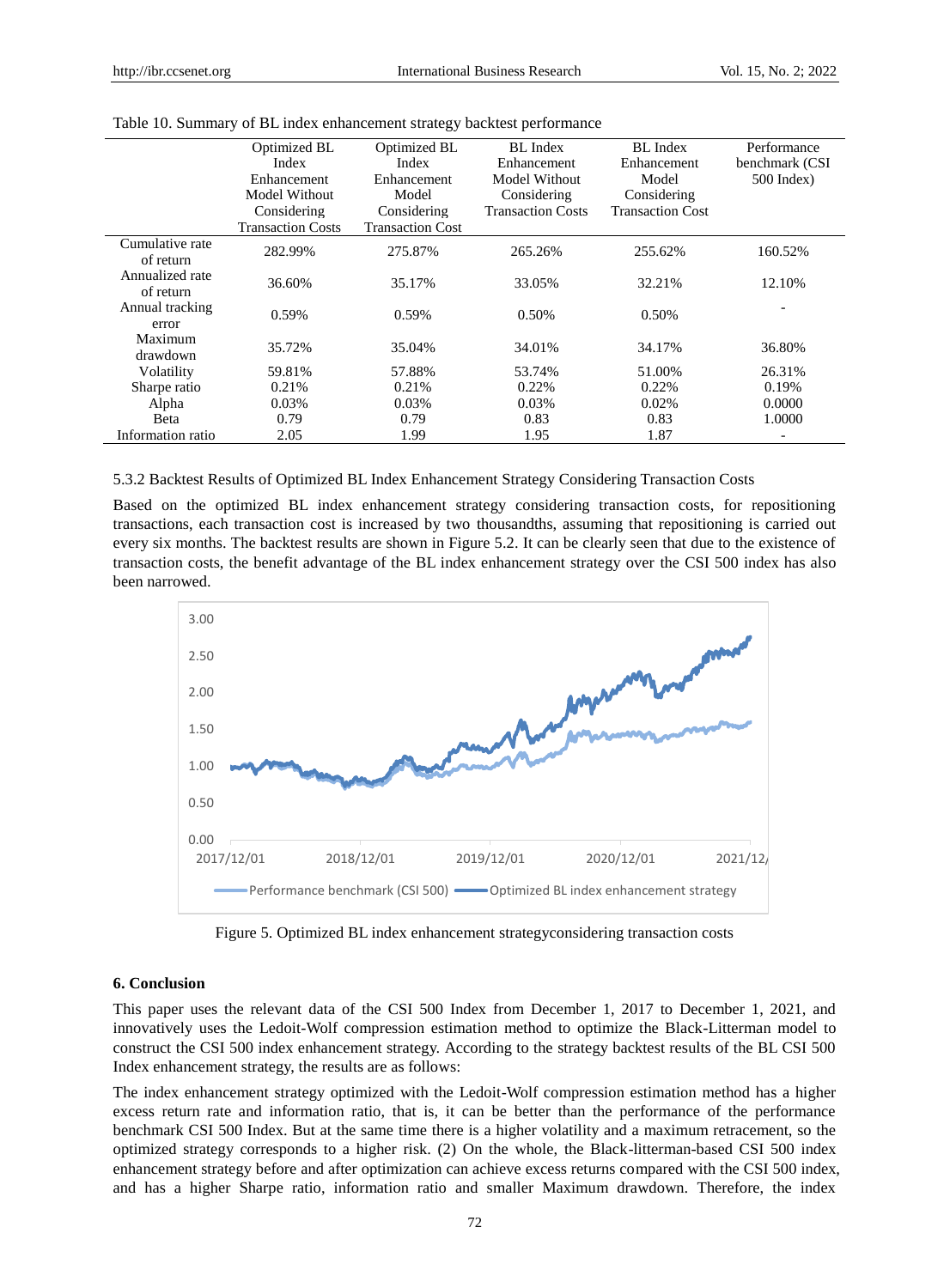enhancement strategy performs well, which can bring excess returns to investors within the sample range and reduce risks to a certain extent. (3) It can be seen from the results that using the researcher's consistent target price as the rate of return input condition can effectively improve the risk-return parameters of the asset portfolio, so that the index enhancement strategy constructed by the Black-Litterman model has better performance than the benchmark. The BL model can perform well. Adapt to the index enhancement scenario.

The CSI 500 index enhancement strategy based on the Ledoit-Wolf compression estimation method to optimize the Black-Litterman quantitative model performed well in the backtest, so the author makes the following suggestions:

1. It is reasonable to add other valid viewpoints to the Black-litterman model. With the development of my country's financial market, there will be more and more quantitative investment based on indexes. Therefore, the Black-litterman model can be used reasonably to obtain excess returns. The viewpoint matrix in this paper adopts the consistent target price of Wind researchers. In actual application, in addition to the researcher's consistent target price as the input condition of the rate of return, it can also be input into the model based on subjective but not quantifiable information such as public opinion information. To deal with the impact of macroeconomic and stock market fundamental changes on the strategy.

2. When constructing a quantitative model, suitable optimization methods should be found according to the possible defects of the model. For example, the covariance of the Black-litterman model used the historical covariance matrix estimation method in previous researches. In practice, the model is prone to instability and extreme values of configuration weights are often encountered, but no measures have been taken. Optimize it. The use of optimization based on the Ledoit-Wolf compression estimation method can broaden the application scenarios of the Black-litterman model. Therefore, when building a quantitative model and setting parameters, the model must be adjusted through sufficient mathematical operations and empirical backtesting, and effective and rapid model adjustments must be made in accordance with changes in the market and changes in the underlying assets of the application.

3. Quantitative investment strategies should consider strategies with high scalability. Priority is given to building a highly versatile asset allocation framework model. The BL model has a good effect on the enhanced allocation of a single asset with a representative index, such as stocks, bonds, commodities, etc. A highly versatile asset allocation framework can make the strategic logic of quantitative investment institutions more malleable, the depth of optimization will be higher, and the strategy development will have more synergistic effects.

#### **References**

- Bessler, W., Opfer, H., & Wolff, D. (2017). Multi-asset portfolio optimization and out-of-sample performance: an evaluation of black-litterman, mean-variance and nave diversification approaches [J]. *European Journal of Finance, 2017*(1), 1-30. https://doi.org/10.1080/1351847X.2014.953699
- BlackF, L. R. (1990). Asset Allocation: Combining Investors Views with Market Equilibrium[J]. *Fixed Income Research, 1990*(9).
- Carhart, M., Cheah, U. W., DeSantis, G., Farrell, H., & Litterman, R. (2014). Exotic beta revisted [J]. *Financial Analysts Journal, 2014*(5), 24-52. https://doi.org/10.2469/faj.v70.n5.4
- Fu, Z. J., & Wu, Q. Q. (2018). Research on Quantitative Timing of Market Index Based on Hidden Markov Model[J]. *Journal of Xiamen University (Natural Science Edition), 57*(03), 404-412.
- Haesen, D., Hallerbach, W. G., Markwat, T., & Molenaar, R. (2017). Enhancing risk parity by including views[J]. *Journal of Investing, 2017*(4), 53-68. https://doi.org/10.3905/joi.2017.26.4.053
- Hu, G. Y., & Fan, M. T. (2019). Research on the Application of Asset Allocation Quantity Method under the New Asset Management Regulations——The SSE 50 Index Enhancement Strategy Based on the Improved Black-Litterman Model[J]. *Price Theory and Practice, 2019*(11), 101-104+168.
- Idzorek, T. M., & Bertsch, F. (2004). The Style Drift Score[J]. *The Journal of Portfolio Management, 31*(1). https://doi.org/10.3905/jpm.2004.443323
- Oliver, L., & Michael, W. (2004). Improved estimation of the covariance of the covariance of the covariance matrix of stock returns with an application to portfolio seleciton. *Journal of Emprical Finance, 10,* 603-621. https://doi.org/10.1016/S0927-5398(03)00007-0
- Pyo, L. J. (2018). Exploiting the low-risk anomaly using machine learning to enhance the Black–Litterman framework: Evidence from South Korea[J]. *PACIFIC-BASIN Finance Journal, 2018*(51), 1-12. https://doi.org/10.1016/j.pacfin.2018.06.002